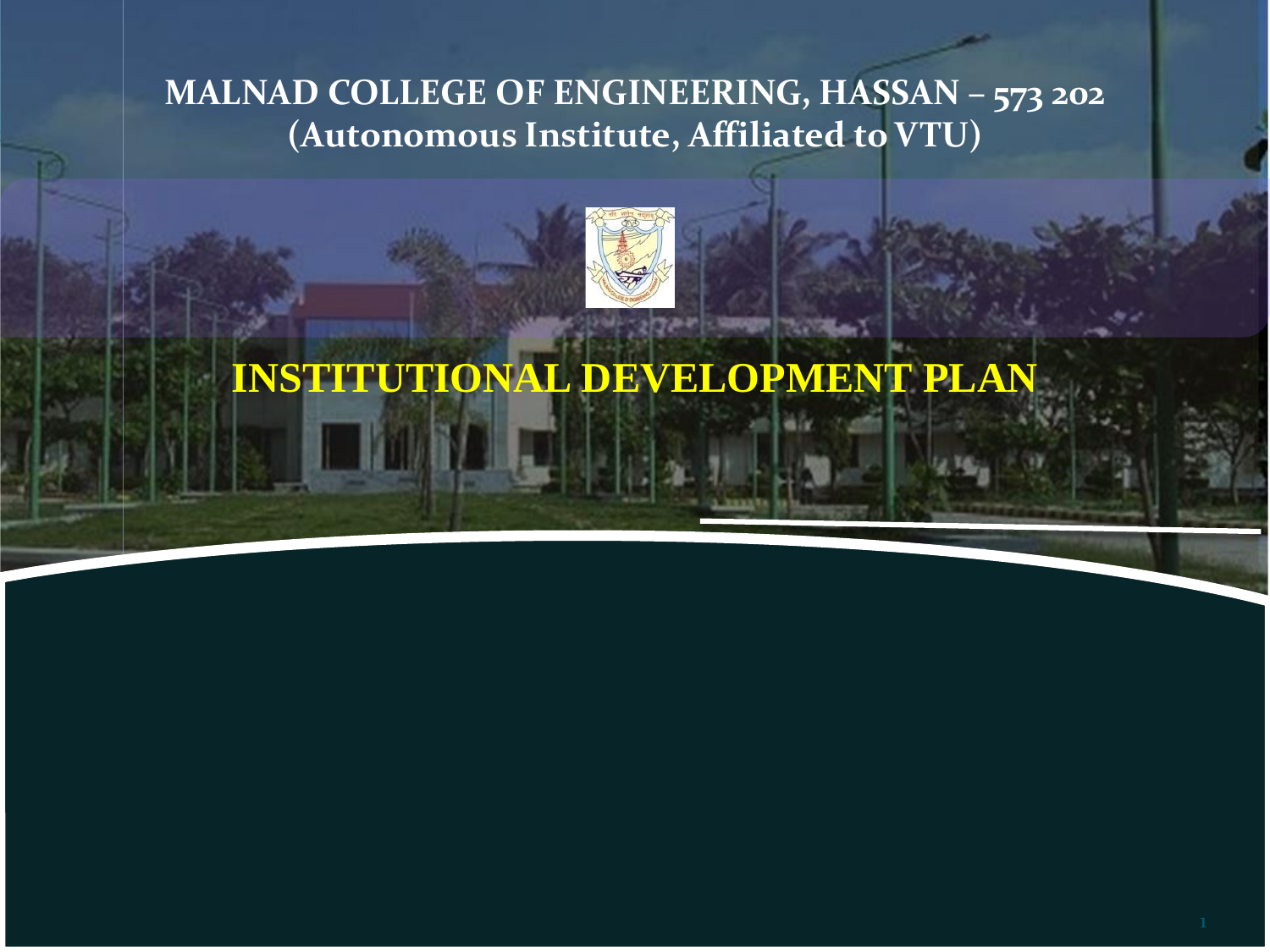# Contents:

- **Admission and Placement**
- **Infrastructure Development**
- **Staff Development**
- **Student Development**
- **R & D Activities**
- **Best Academic Practices**
- **Eco-friendly Practices**
- **Concerns**
- **Others**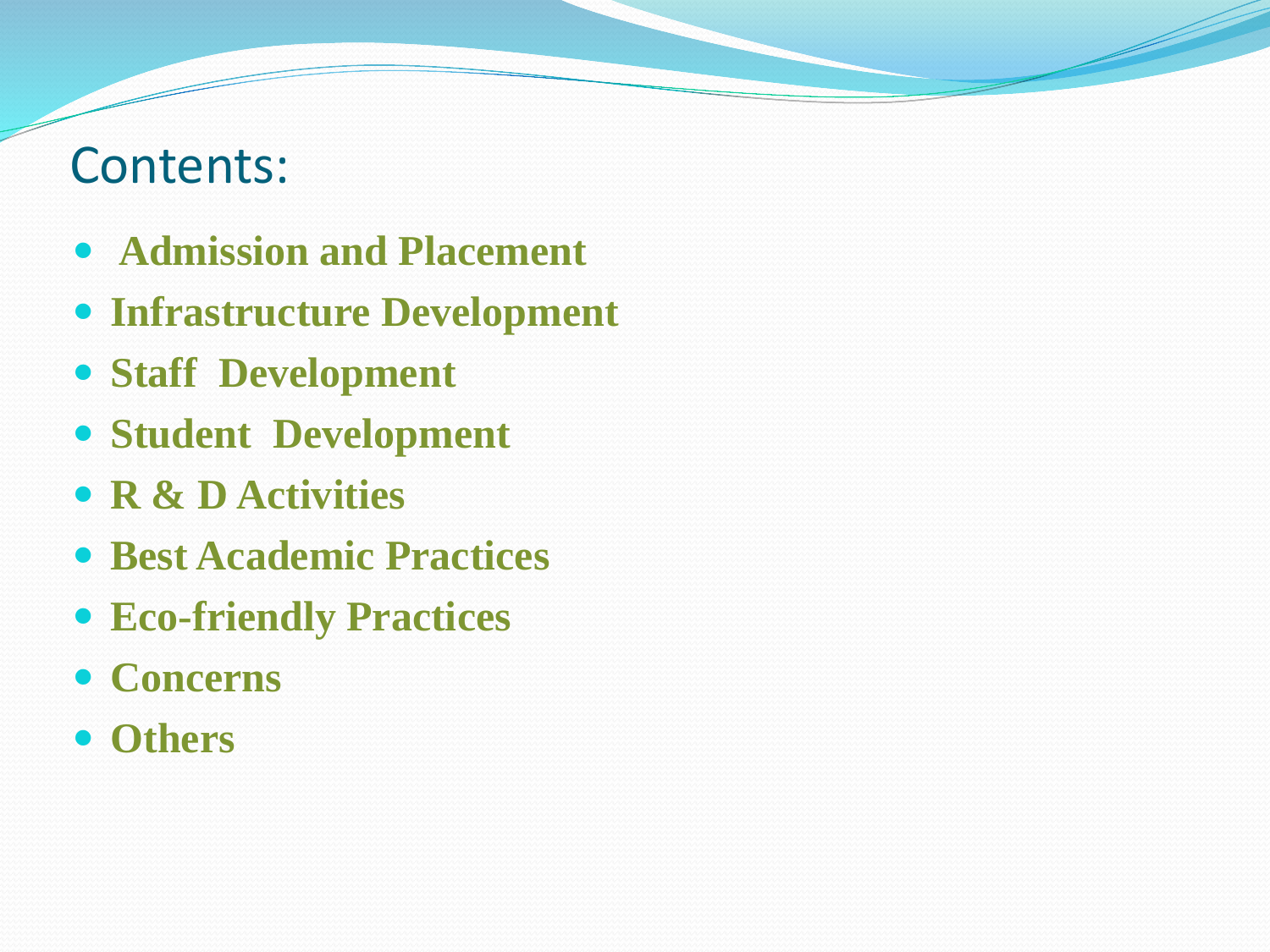## **ADMISSION AND PLACEMENT**

- Propose new UG programmes as per the requirements of the industry (AI&ML, Data Science, Nano Photonics etc.).
- Students and Parents should be attracted by the infrastructure of the college (the current students and out going students may give good feedback about the institute).
- Syllabus must be framed as per the requirements of the industry. So , that placements can be improved.
- Use of Social media platforms for giving publicity about the college (TV, News Papers etc).
- Recruiting and retaining the right faculty and staff to create a better academic ambience.
- Supporting student views for Innovative Ideas.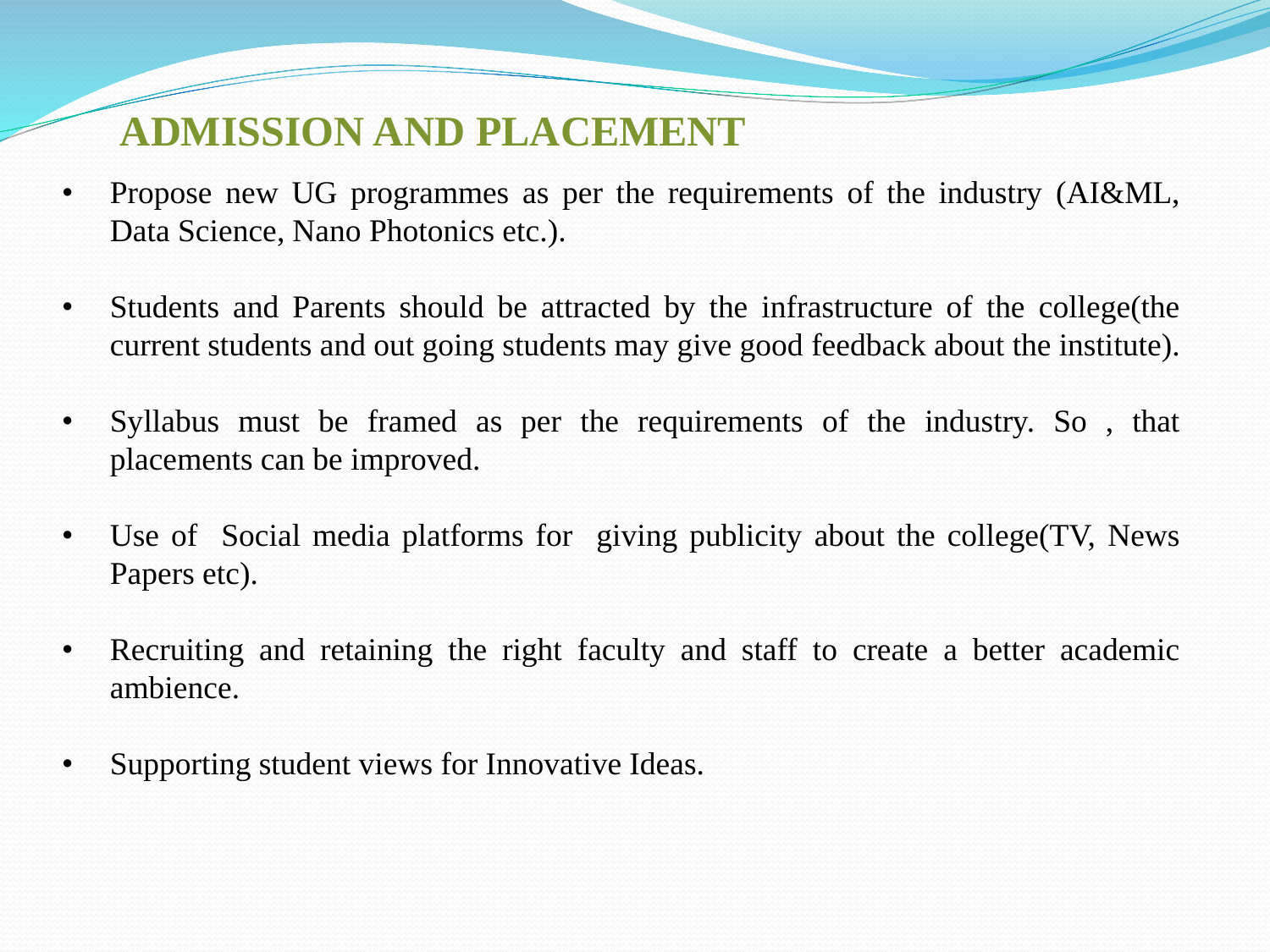Contd.

- Each faculty should promote admissions and placements.
- Alumni networks reaching alumni effectively: Alumni working in managerial roles and entrepreneurs are the main source for placement assistance for students.
- Reaching the right students from neighbouring PU colleges, Engineering colleges by giving presentation about goals, facilities, legacy, placements and achievements of our institute in an impressive way.
- Aggressively market the department to improve the enrolment and placement.
- Strengthen the existing alumni network.
- Getting NBA accreditation for six years.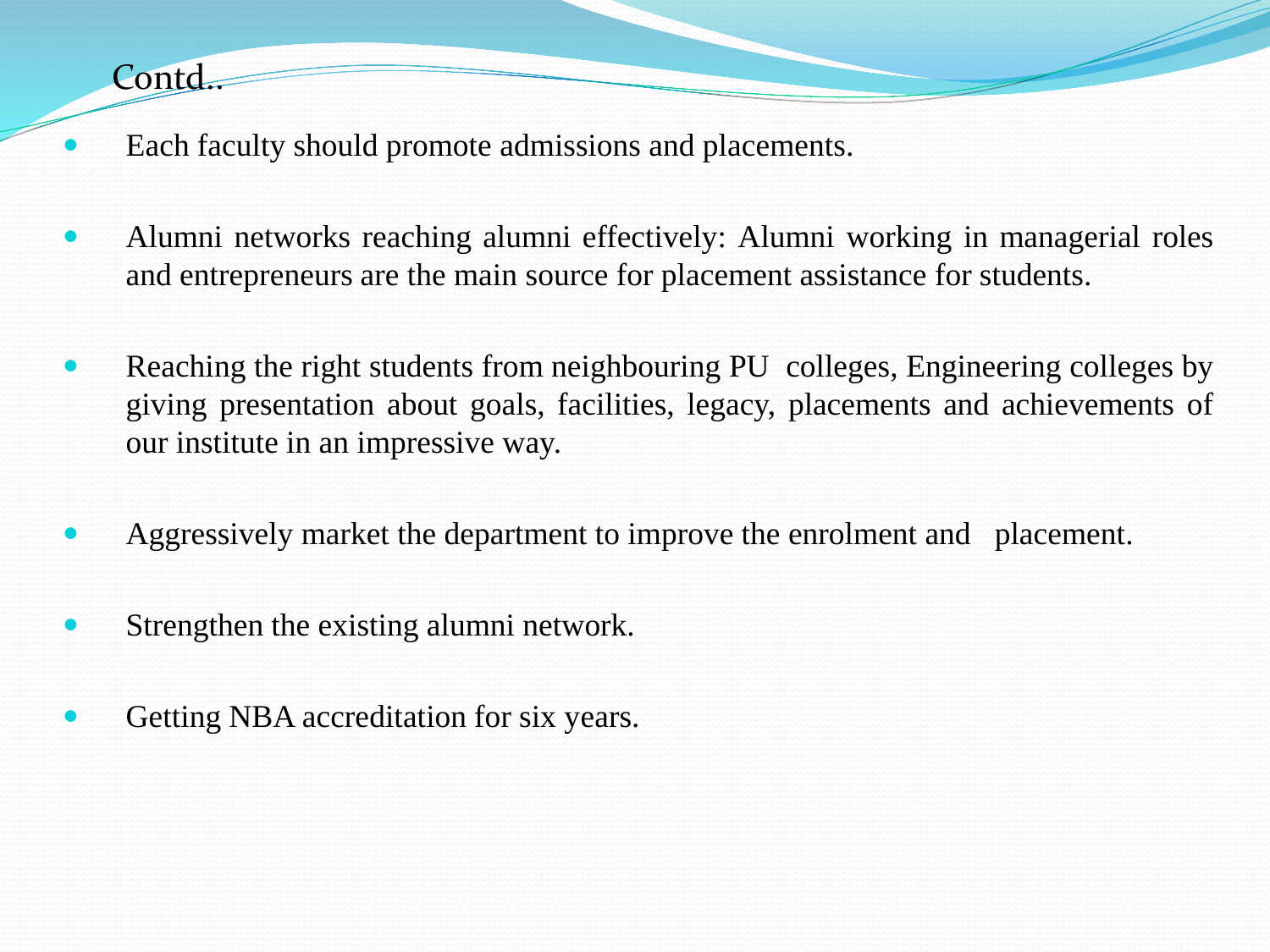#### Contd..

- Develop online, comprehensive learning material for at least one course from each department(YouTube, link to be shared in the department website).
- Provide training that supports the student to clear the administration exams (like KAS/IAS/GATE/IES) .
- Interact with Core industries to hire the students in respective branches.
- Motivate the Students to work on granted projects which can be considered as an internal internship. Also, incentives/appreciation certificate can be given which improves their technical skills which is required for industries (these students may give good feedback about the department).
- For the weak students who couldn't get placed during their last academic year, Training and Consultancy centres(such as JAVA, VLSI, Data Structures etc.) can be opened which assures 100% job placement. For this training, students must pay for it which benefits the institution.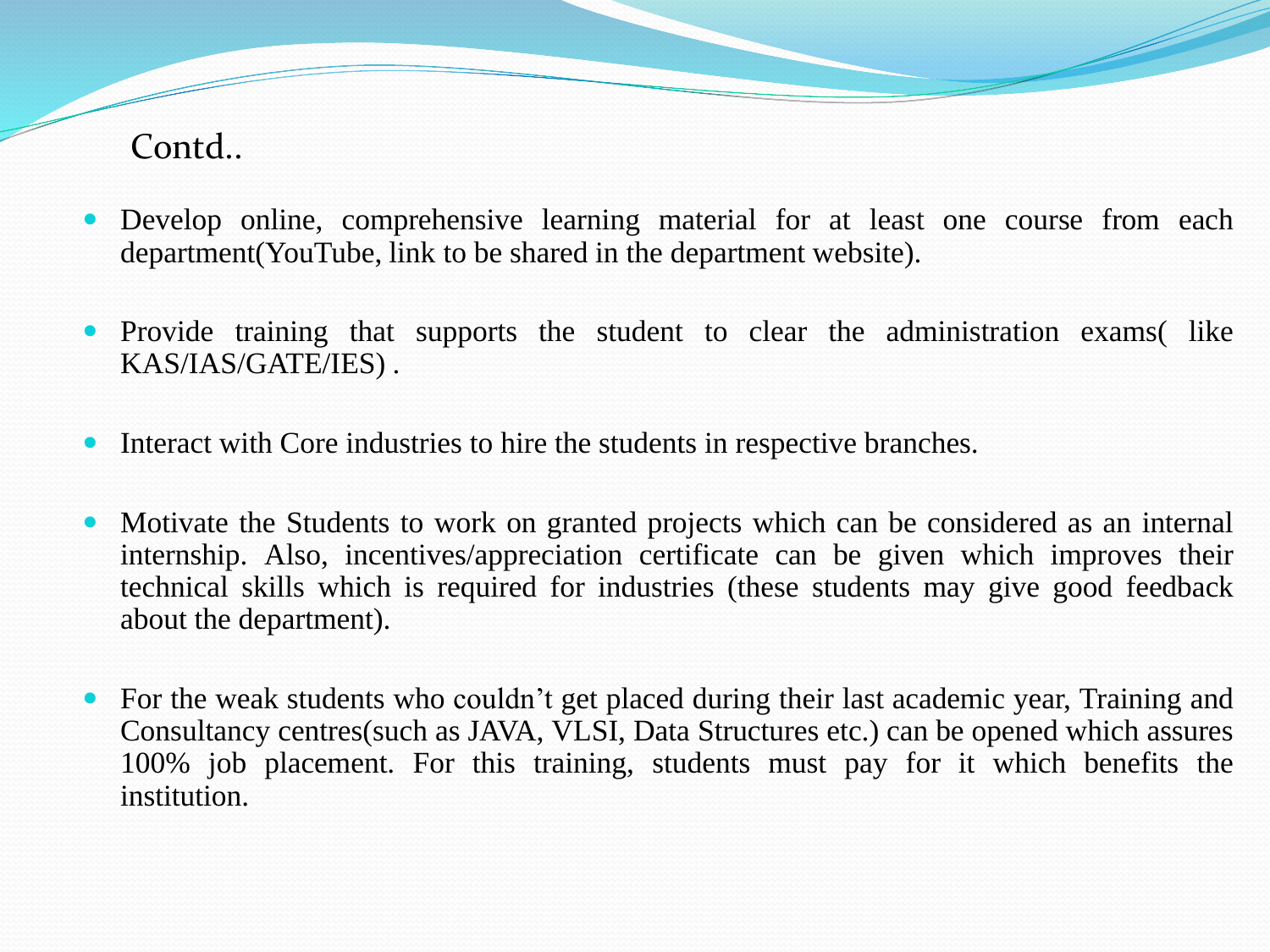#### **INFRASTRUCTURE DEVELOPMENT**

- Increase the number of classrooms(smart classrooms).
- Well equipped seminar halls.
- Enhance the library facilities in the department.
- Increase the number of Labs in the department to suit the current trends.
- Research labs with state of art infrastructure to be established.
- Roads and footpaths are to be renewed in entire campus.
- Cosmetics beauty of the institution to be improved.
- Auditorium with good acoustics.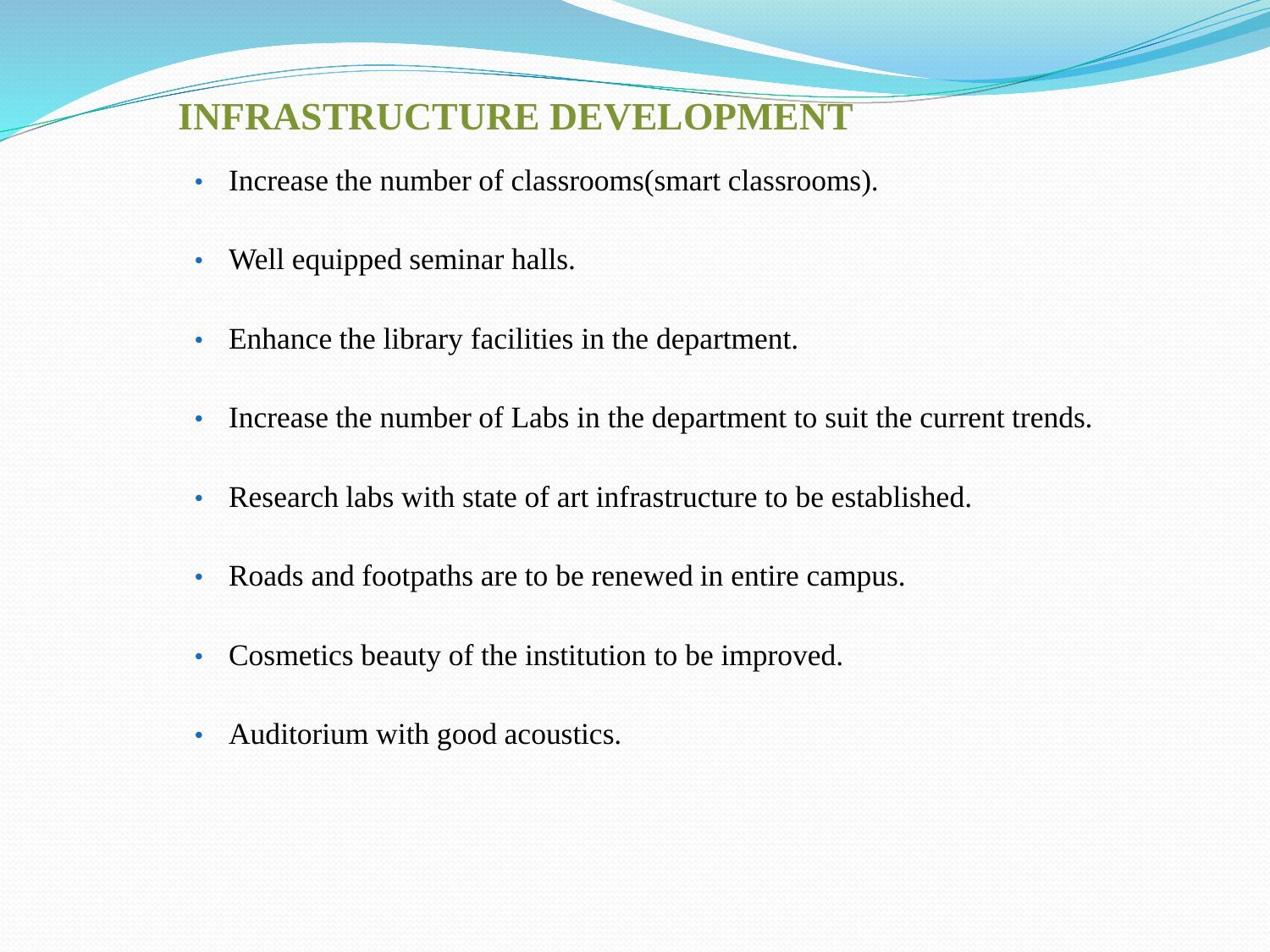## **STAFF DEVELOPMENT**

- Faculty should apply for granted projects.
- Identify and encourage the faculty who give ideas and work more towards the development of institution.
- Publication of at least 1to 2 good research articles in peer reviewed international journals.
- Conduction of an international conference and a workshop.
- With the up-gradation of infrastructure and laboratories, Skill up-gradation of all teaching/technical staff has to be updated. This may be done by sending faculty/technical staff for hands-on workshops.
- Faculty should apply for patents.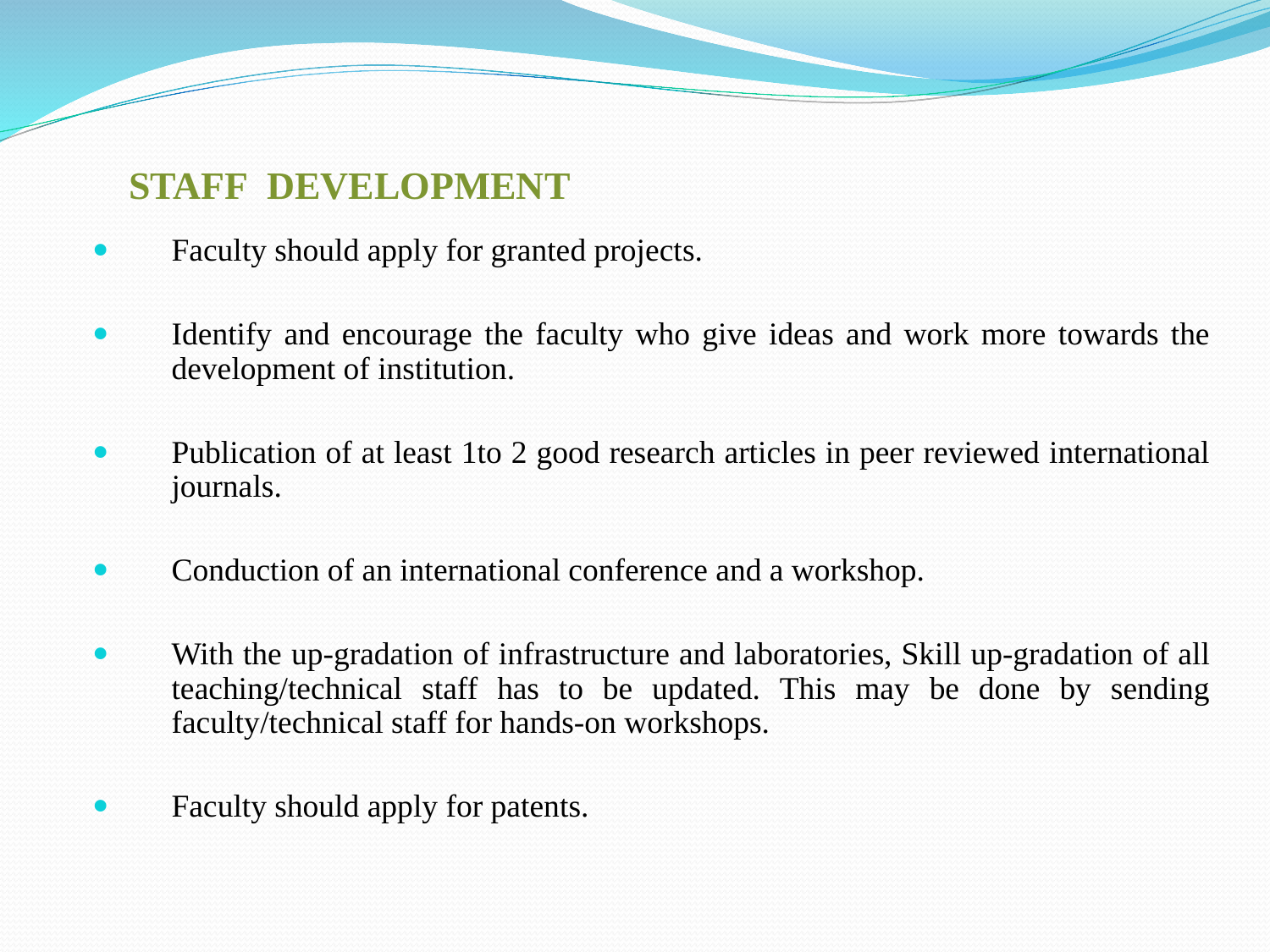#### **STUDENT DEVELOPMENT**

- After every CIE, CIE questions to be discussed briefly for slow learners after 4.30 pm.
- Students class strength should be restricted to 40 to increase the student-faculty interaction.
- Encourage the students to find real-world problems like environmental issues/ power issues/ challenges in agricultural sector by interacting with the natives and solve the same by applying the technical knowledge they acquire during the course. This can be implemented as group activities as part of activity points/mini project. Ensuring the social commitment of the institute can aid the fame and development of the institute.
- The minor and major activities including technical / cultural / academic / sports conducted in the institute should be showcased and promoted in the social media. The promotion of photography club to promote students of interest can bring the facilities and achievements of the institute to the notice of nationwide(YouTube/Website).
- Publicity Officer to be identified for the publicity of the college achievements.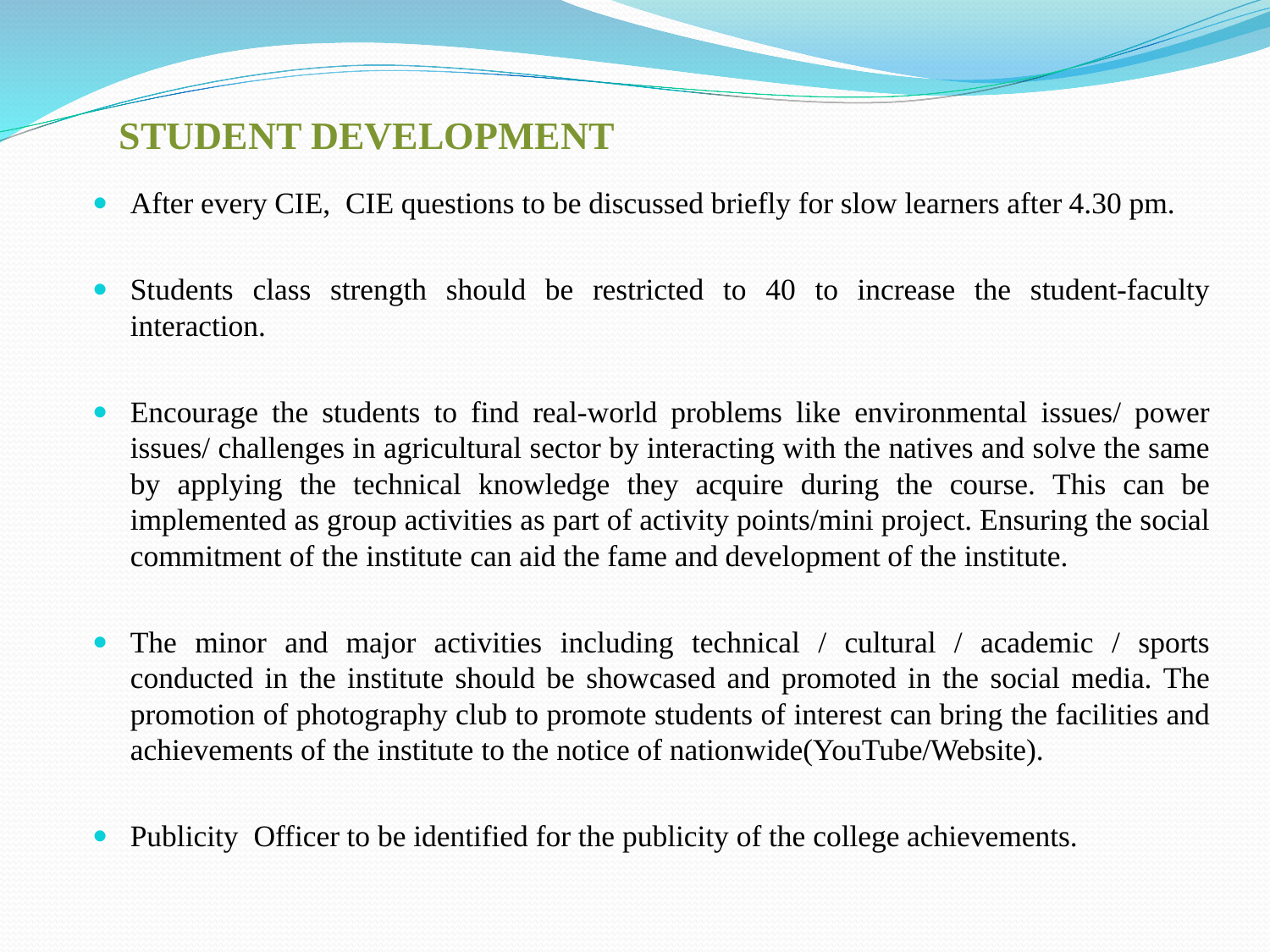#### **Contd…**

- To give more emphasis on entrepreneurship and helping students to start their own ventures in co-ordination with incubation centers.
- Encouraging students to convert their ideas into prototype and later into products.
- Increase the consultancy services to external organizations including government, industry and the public sector.
- Identifying requirements of students for making them industry ready through a team of faculty/Industry experts.
- If required, arrange crash courses on technical topics of respective disciplines.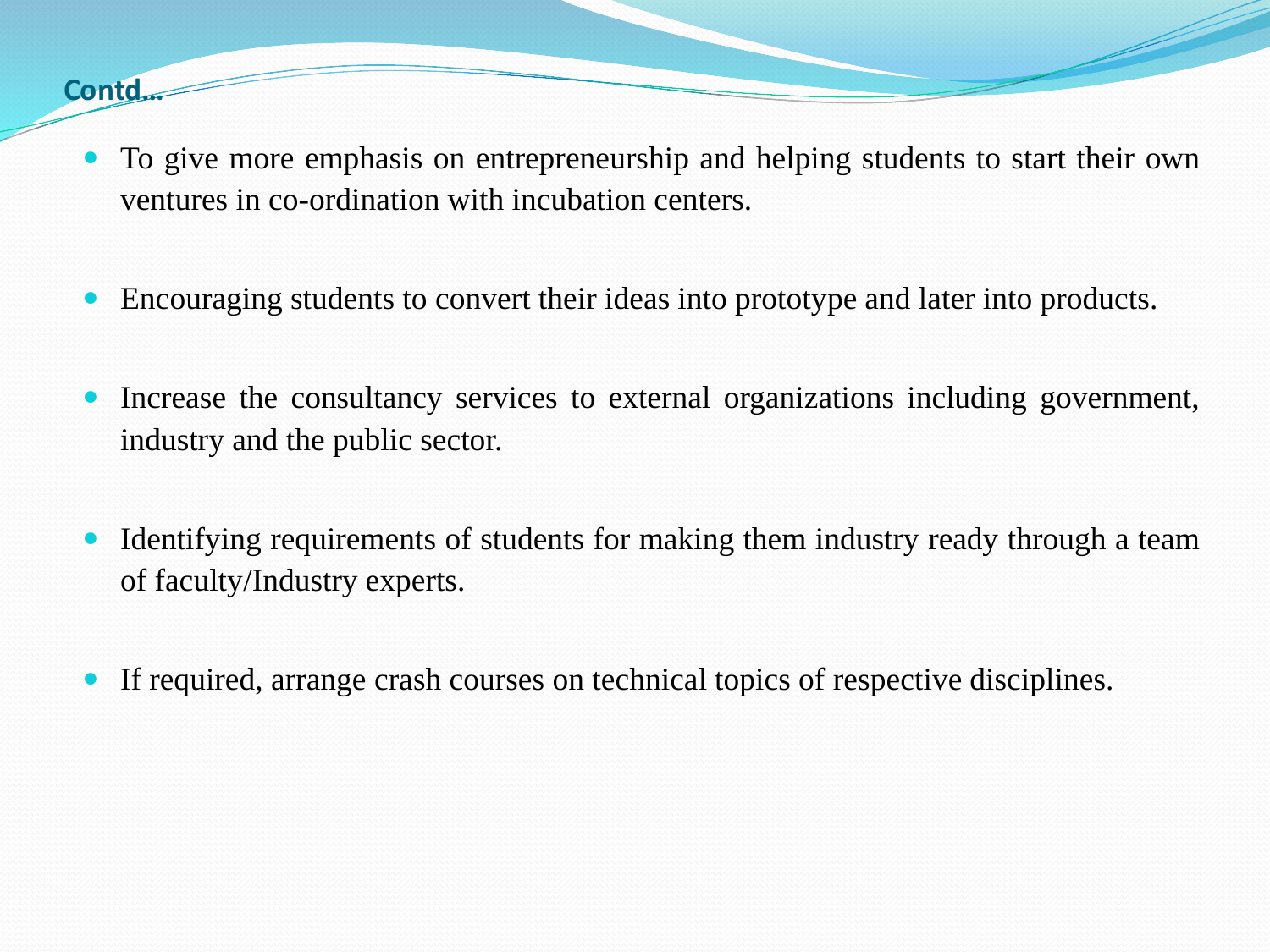## Contd..

- Propose new PG programmes as per the requirements of the industry.
- More emphasis is to be given for improvements in 1<sup>st</sup> year results.
- Increased learning outcomes of the students by conducting remedial classes for slow learners and by peer mentoring.
- Scholarship for full time PhD students.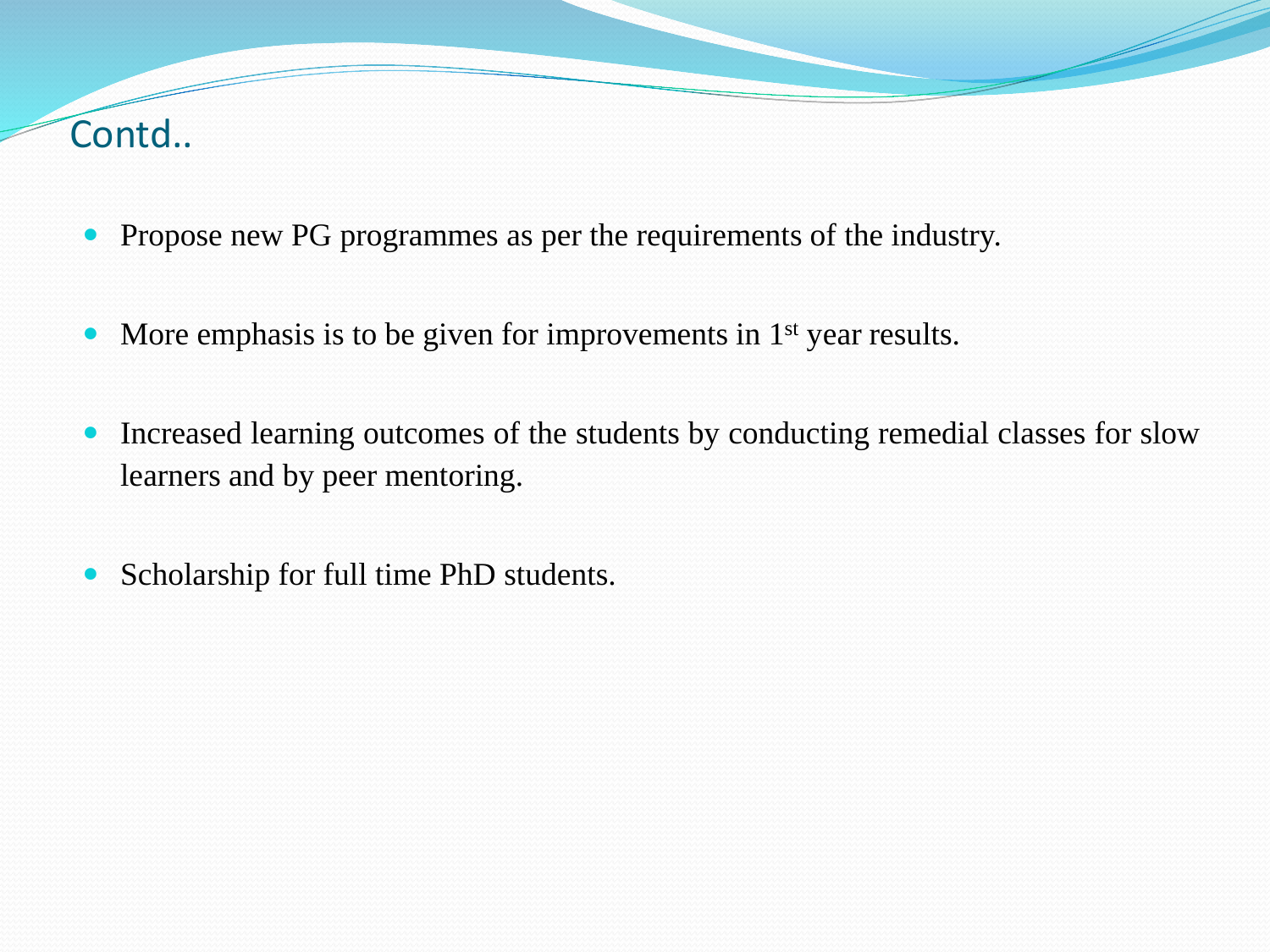# **R & D Activities**

- Entering MoU and harness the facilities in R&D labs and industry.
- Emphasis on CSR(Corporate Social Responsibility) funded projects.
- To establish innovation centre in the department.
- MoU with Companies (research collaboration) and higher learning Institutes / Universities.
- Commit to provide infrastructure to encourage the startups.
- More emphasis on start ups to promote students to become entrepreneurs.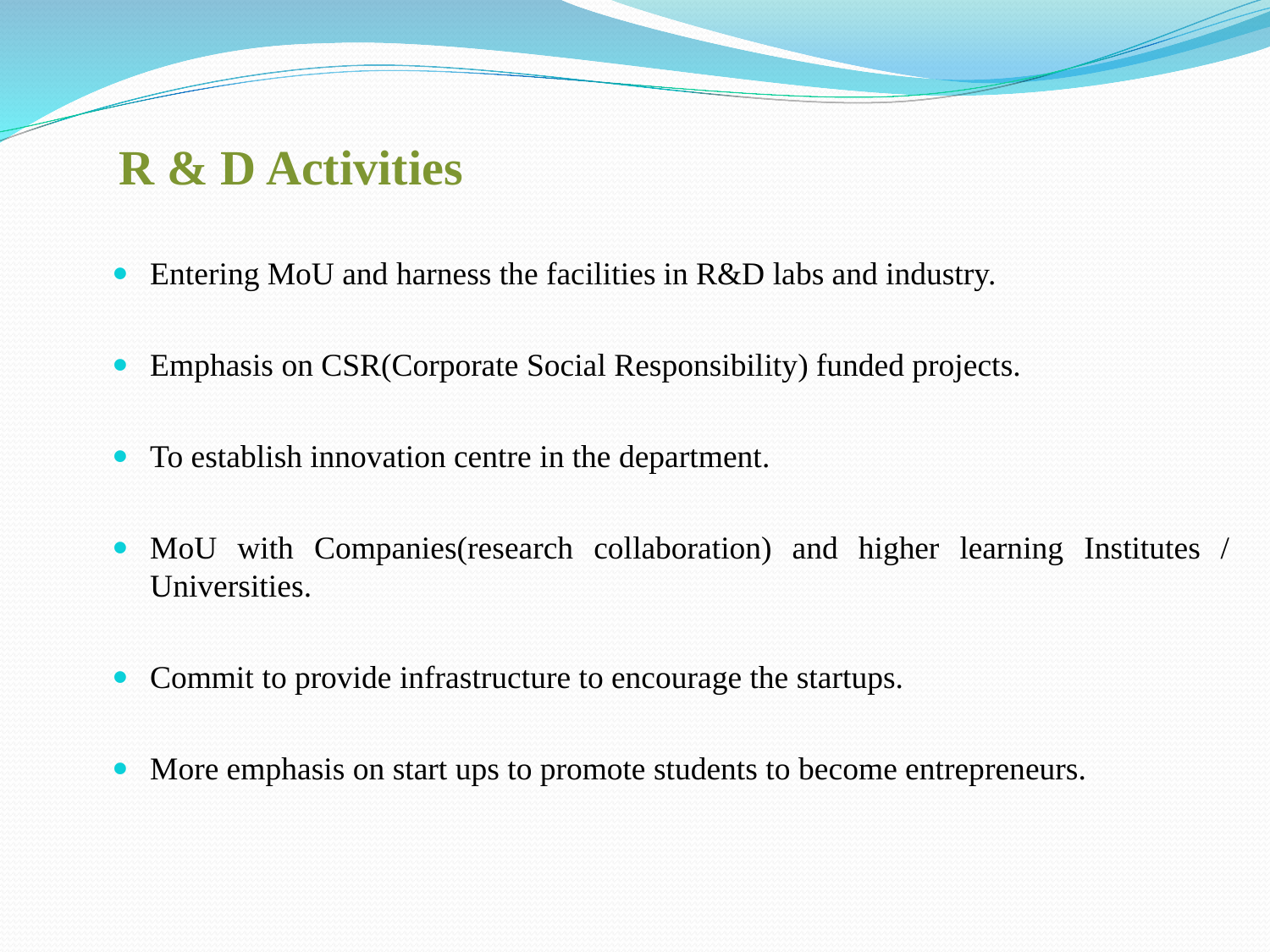# **To adopt best academic practices leading to the improvement of teaching learning process like:**

•Peer Mentoring

•Team Assignments

•Using Modern Simulation Tools

•Tutoring by senior students

•Remedial classes for slow learners

•Group discussions on selected courses

•Invited lectures from industry/higher learning institutes (from India/Abroad)

•Mini projects in few courses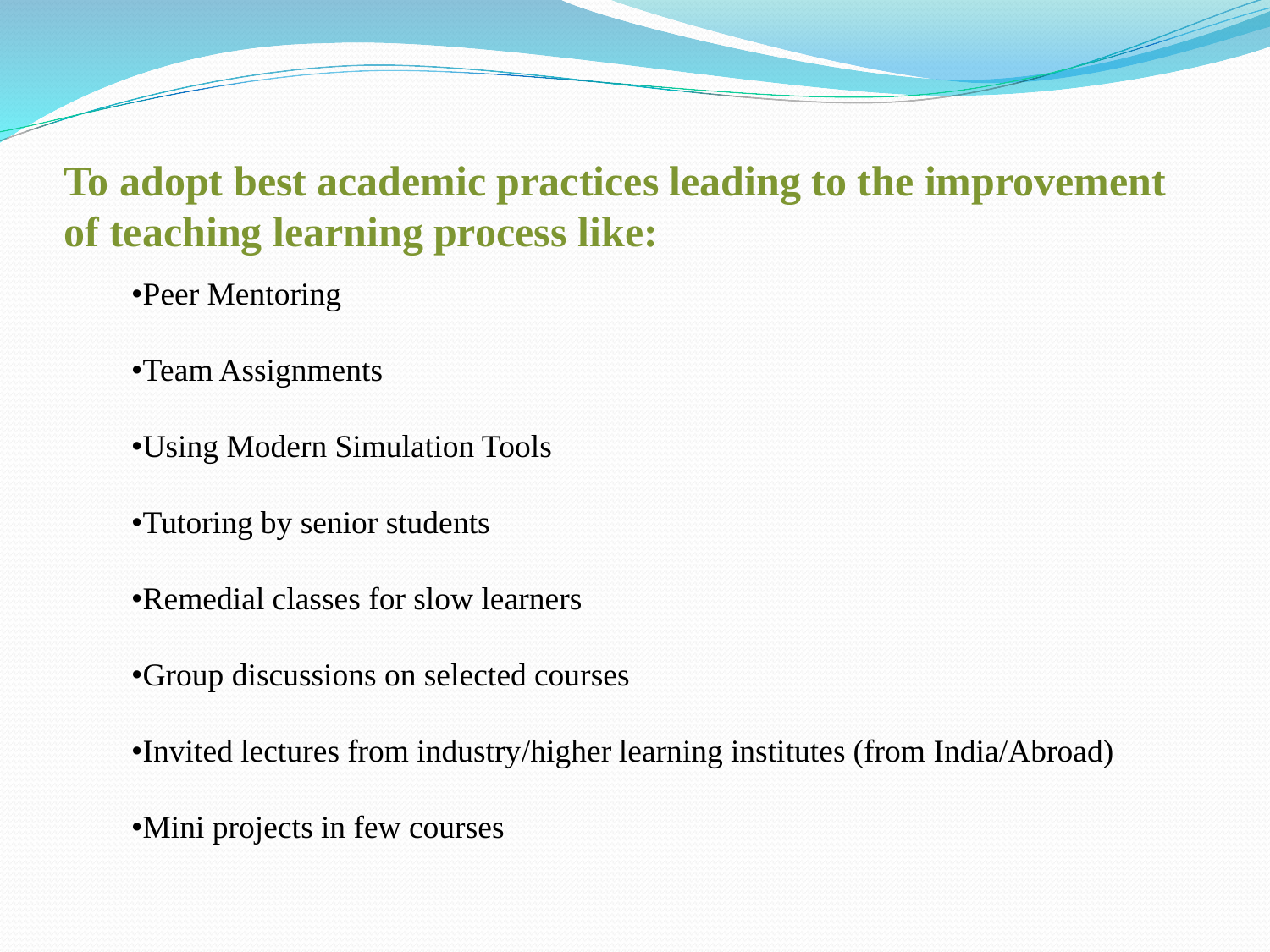## **To adopt eco-friendly practices at institution level for the overall development**

- Solar lighting
- Rain water harvesting
- Proper waste management
- Planting trees as green revolution in the campus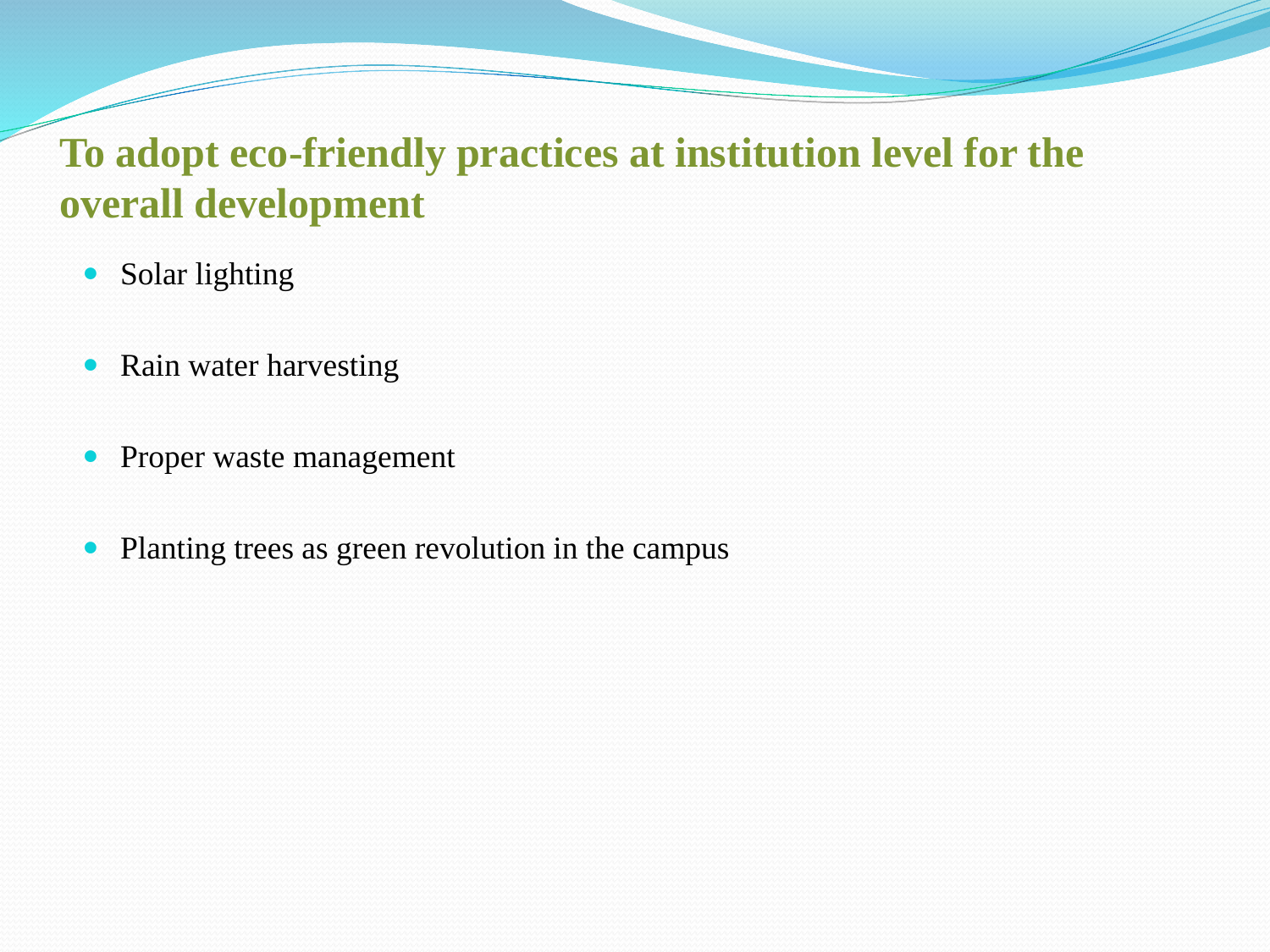# **Concerns**

- Out sourcing of results/academic activities to be stopped. It may lead to hacking of results, marks etc.
- Incentives may be given to in-house software development team.